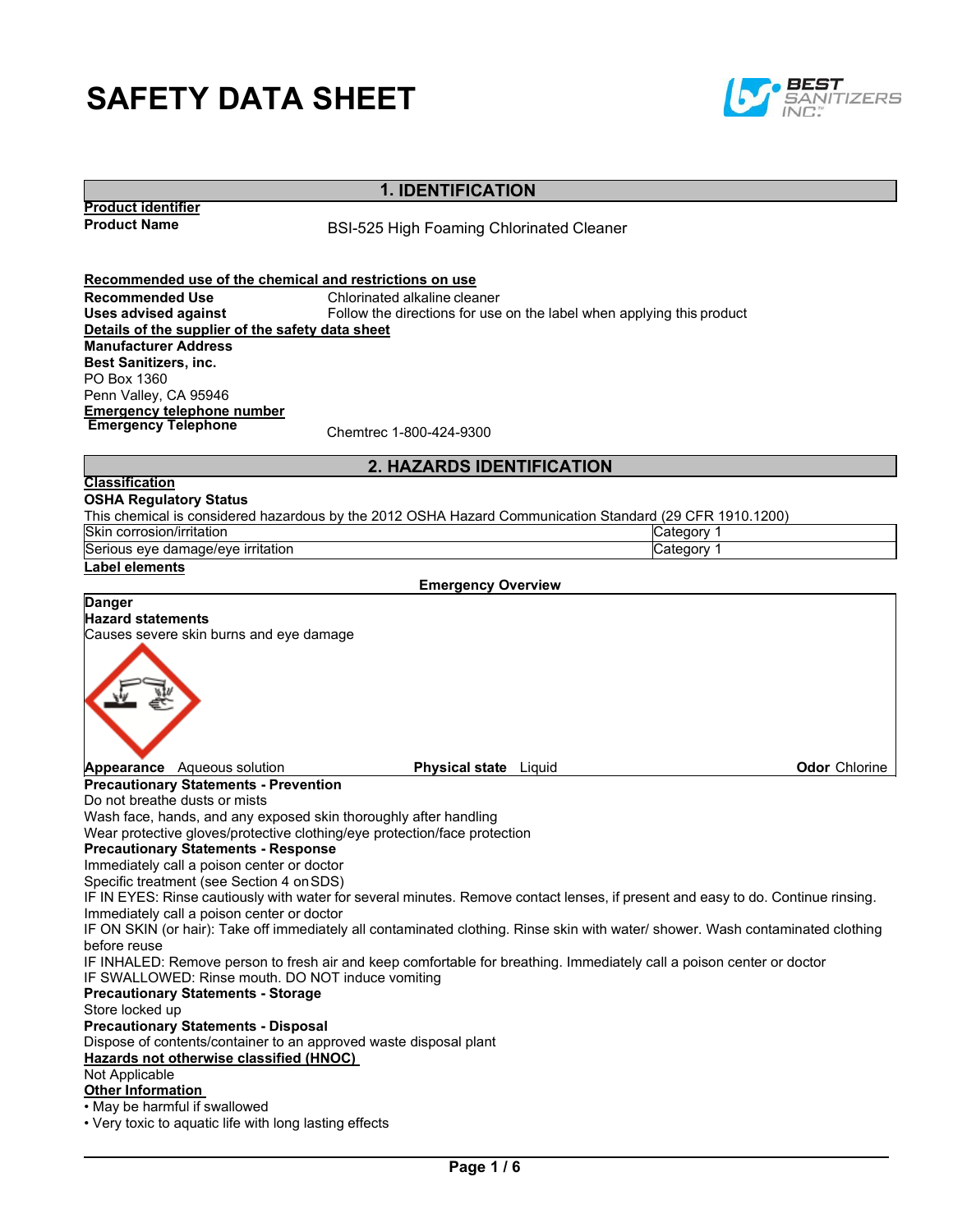| 3. COMPOSITION/INFORMATION ON INGREDIENTS                                                                                                                                                                                                                                                                                                                                                                                                                                                                                                                                                |                                                                                                                                                                                                                                                                                                                                                                                                                                                                                                                                                       |                                                                                                                                                                                                                                                                                                                                                                                                                                                                   |                   |  |  |  |  |  |  |
|------------------------------------------------------------------------------------------------------------------------------------------------------------------------------------------------------------------------------------------------------------------------------------------------------------------------------------------------------------------------------------------------------------------------------------------------------------------------------------------------------------------------------------------------------------------------------------------|-------------------------------------------------------------------------------------------------------------------------------------------------------------------------------------------------------------------------------------------------------------------------------------------------------------------------------------------------------------------------------------------------------------------------------------------------------------------------------------------------------------------------------------------------------|-------------------------------------------------------------------------------------------------------------------------------------------------------------------------------------------------------------------------------------------------------------------------------------------------------------------------------------------------------------------------------------------------------------------------------------------------------------------|-------------------|--|--|--|--|--|--|
| <b>Chemical Name</b>                                                                                                                                                                                                                                                                                                                                                                                                                                                                                                                                                                     |                                                                                                                                                                                                                                                                                                                                                                                                                                                                                                                                                       | <b>CAS No.</b><br>weight-%                                                                                                                                                                                                                                                                                                                                                                                                                                        |                   |  |  |  |  |  |  |
| Water                                                                                                                                                                                                                                                                                                                                                                                                                                                                                                                                                                                    |                                                                                                                                                                                                                                                                                                                                                                                                                                                                                                                                                       | 7732-18-5                                                                                                                                                                                                                                                                                                                                                                                                                                                         | 73-78             |  |  |  |  |  |  |
| Potassium hydroxide                                                                                                                                                                                                                                                                                                                                                                                                                                                                                                                                                                      |                                                                                                                                                                                                                                                                                                                                                                                                                                                                                                                                                       | 1310-58-3                                                                                                                                                                                                                                                                                                                                                                                                                                                         | $9 - 13$          |  |  |  |  |  |  |
| <b>Trade Secret 1</b>                                                                                                                                                                                                                                                                                                                                                                                                                                                                                                                                                                    |                                                                                                                                                                                                                                                                                                                                                                                                                                                                                                                                                       | Proprietary                                                                                                                                                                                                                                                                                                                                                                                                                                                       | $3-5$             |  |  |  |  |  |  |
| Sodium hypochlorite                                                                                                                                                                                                                                                                                                                                                                                                                                                                                                                                                                      |                                                                                                                                                                                                                                                                                                                                                                                                                                                                                                                                                       | 7681-52-9                                                                                                                                                                                                                                                                                                                                                                                                                                                         | $2 - 4$           |  |  |  |  |  |  |
| Trade Secret 2                                                                                                                                                                                                                                                                                                                                                                                                                                                                                                                                                                           |                                                                                                                                                                                                                                                                                                                                                                                                                                                                                                                                                       | Proprietary                                                                                                                                                                                                                                                                                                                                                                                                                                                       | $1 - 3$           |  |  |  |  |  |  |
| <b>Trade Secret 3</b>                                                                                                                                                                                                                                                                                                                                                                                                                                                                                                                                                                    |                                                                                                                                                                                                                                                                                                                                                                                                                                                                                                                                                       | Proprietary                                                                                                                                                                                                                                                                                                                                                                                                                                                       | $1 - 2$           |  |  |  |  |  |  |
| Sodium hydroxide                                                                                                                                                                                                                                                                                                                                                                                                                                                                                                                                                                         |                                                                                                                                                                                                                                                                                                                                                                                                                                                                                                                                                       | 1310-73-2                                                                                                                                                                                                                                                                                                                                                                                                                                                         | $\overline{50.2}$ |  |  |  |  |  |  |
|                                                                                                                                                                                                                                                                                                                                                                                                                                                                                                                                                                                          |                                                                                                                                                                                                                                                                                                                                                                                                                                                                                                                                                       | *The exact percentage (concentration) of composition has been withheld as a trade secret.                                                                                                                                                                                                                                                                                                                                                                         |                   |  |  |  |  |  |  |
|                                                                                                                                                                                                                                                                                                                                                                                                                                                                                                                                                                                          |                                                                                                                                                                                                                                                                                                                                                                                                                                                                                                                                                       | <b>4. FIRST AID MEASURES</b>                                                                                                                                                                                                                                                                                                                                                                                                                                      |                   |  |  |  |  |  |  |
| <b>First aid measures</b>                                                                                                                                                                                                                                                                                                                                                                                                                                                                                                                                                                |                                                                                                                                                                                                                                                                                                                                                                                                                                                                                                                                                       |                                                                                                                                                                                                                                                                                                                                                                                                                                                                   |                   |  |  |  |  |  |  |
| <b>Skin contact</b><br><b>Inhalation</b>                                                                                                                                                                                                                                                                                                                                                                                                                                                                                                                                                 | Eye contact<br>Hold eye open and rinse slowly and gently with water for 15-20 minutes. Remove contact lenses if<br>present, after first 5 minutes, then continue rinsing eye. Seek immediate medicalattention/advice.<br>Wash off immediately with soap and plenty of water while removing all contaminated clothes and<br>shoes. Wash contaminated clothing and shoes before reuse. For severe burns, immediate medical<br>attention is required.<br>Remove to fresh air. Administer oxygen if breathing is difficult. Call a physician immediately. |                                                                                                                                                                                                                                                                                                                                                                                                                                                                   |                   |  |  |  |  |  |  |
| Ingestion                                                                                                                                                                                                                                                                                                                                                                                                                                                                                                                                                                                |                                                                                                                                                                                                                                                                                                                                                                                                                                                                                                                                                       |                                                                                                                                                                                                                                                                                                                                                                                                                                                                   |                   |  |  |  |  |  |  |
| <b>Symptoms</b><br>Note to physicians                                                                                                                                                                                                                                                                                                                                                                                                                                                                                                                                                    | Do NOT induce vomiting. Drink plenty of water. Never give anything by mouth to an unconscious<br>person. Call a physician immediately.<br>Most important symptoms and effects, both acute and delayed<br>See Section 11 for symptom information.<br>Indication of any immediate medical attention and special treatment needed<br>Treat symptomatically.                                                                                                                                                                                              |                                                                                                                                                                                                                                                                                                                                                                                                                                                                   |                   |  |  |  |  |  |  |
| Suitable extinguishing media                                                                                                                                                                                                                                                                                                                                                                                                                                                                                                                                                             |                                                                                                                                                                                                                                                                                                                                                                                                                                                                                                                                                       | <b>5. FIRE-FIGHTING MEASURES</b>                                                                                                                                                                                                                                                                                                                                                                                                                                  |                   |  |  |  |  |  |  |
| Unsuitable extinguishing media<br>Specific hazards arising from the chemical<br>No information available.<br><b>Hazardous combustion products</b><br><b>Explosion data</b><br><b>Sensitivity to Mechanical Impact</b><br><b>Sensitivity to Static Discharge</b><br>Protective equipment and precautions for firefighters<br>not burn but may decompose upon heating to produce corrosive and/or toxic fumes.                                                                                                                                                                             | None.<br>None.                                                                                                                                                                                                                                                                                                                                                                                                                                                                                                                                        | No information available.<br>Chlorine gas released on contact with acids, or during thermal decomposition. Carbon<br>monoxide. Carbon dioxide (CO2).<br>As in any fire, wear self-contained breathing apparatus pressure-demand, MSHA/NIOSH (approved or equivalent) and full<br>protective gear. Cool containers with flooding quantities of water until well after fire is out. Non-combustible, substance itself does<br><b>6. ACCIDENTAL RELEASE MEASURES</b> |                   |  |  |  |  |  |  |
|                                                                                                                                                                                                                                                                                                                                                                                                                                                                                                                                                                                          |                                                                                                                                                                                                                                                                                                                                                                                                                                                                                                                                                       |                                                                                                                                                                                                                                                                                                                                                                                                                                                                   |                   |  |  |  |  |  |  |
| Personal precautions, protective equipment, and emergency procedures<br><b>Personal precautions</b>                                                                                                                                                                                                                                                                                                                                                                                                                                                                                      |                                                                                                                                                                                                                                                                                                                                                                                                                                                                                                                                                       | Use personal protection recommended in Section 8. Ensure adequate ventilation, especially                                                                                                                                                                                                                                                                                                                                                                         |                   |  |  |  |  |  |  |
|                                                                                                                                                                                                                                                                                                                                                                                                                                                                                                                                                                                          | in confined areas.                                                                                                                                                                                                                                                                                                                                                                                                                                                                                                                                    |                                                                                                                                                                                                                                                                                                                                                                                                                                                                   |                   |  |  |  |  |  |  |
| Isolate area. Keep unnecessary personnel away.<br>For emergency responders                                                                                                                                                                                                                                                                                                                                                                                                                                                                                                               |                                                                                                                                                                                                                                                                                                                                                                                                                                                                                                                                                       |                                                                                                                                                                                                                                                                                                                                                                                                                                                                   |                   |  |  |  |  |  |  |
| <b>Environmental precautions</b>                                                                                                                                                                                                                                                                                                                                                                                                                                                                                                                                                         |                                                                                                                                                                                                                                                                                                                                                                                                                                                                                                                                                       |                                                                                                                                                                                                                                                                                                                                                                                                                                                                   |                   |  |  |  |  |  |  |
| <b>Environmental precautions</b>                                                                                                                                                                                                                                                                                                                                                                                                                                                                                                                                                         |                                                                                                                                                                                                                                                                                                                                                                                                                                                                                                                                                       | Prevent entry into waterways, sewers, basements, or confined areas. See Section 12 for                                                                                                                                                                                                                                                                                                                                                                            |                   |  |  |  |  |  |  |
|                                                                                                                                                                                                                                                                                                                                                                                                                                                                                                                                                                                          |                                                                                                                                                                                                                                                                                                                                                                                                                                                                                                                                                       | additional ecological information.                                                                                                                                                                                                                                                                                                                                                                                                                                |                   |  |  |  |  |  |  |
| Methods and material for containment and cleaning up<br><b>Methods for containment</b><br>Prevent further leakage or spillage if safe to do so. Contain and collect spillage with<br>non-combustible absorbent material, (e.g., sand, earth, diatomaceous earth, vermiculite)<br>and place in container for disposal according to local / national regulations (see Section 13).<br>Collect spillage. Soak up with inert absorbent material. Sweep up and shovel into suitable<br>Methods for cleaning up<br>containers for disposal. Following product recovery, flush area with water. |                                                                                                                                                                                                                                                                                                                                                                                                                                                                                                                                                       |                                                                                                                                                                                                                                                                                                                                                                                                                                                                   |                   |  |  |  |  |  |  |
|                                                                                                                                                                                                                                                                                                                                                                                                                                                                                                                                                                                          |                                                                                                                                                                                                                                                                                                                                                                                                                                                                                                                                                       | 7. HANDLING AND STORAGE                                                                                                                                                                                                                                                                                                                                                                                                                                           |                   |  |  |  |  |  |  |
| <b>Precautions for safe handling</b>                                                                                                                                                                                                                                                                                                                                                                                                                                                                                                                                                     |                                                                                                                                                                                                                                                                                                                                                                                                                                                                                                                                                       |                                                                                                                                                                                                                                                                                                                                                                                                                                                                   |                   |  |  |  |  |  |  |
| Advice on safe handling<br>Conditions for safe storage, including any incompatibilities                                                                                                                                                                                                                                                                                                                                                                                                                                                                                                  |                                                                                                                                                                                                                                                                                                                                                                                                                                                                                                                                                       | Use personal protection recommended in Section 8. Avoid contact with skin, eyes, or clothing.<br>Use only in well-ventilated areas. Avoid breathing vapors or mists. Wash thoroughly after<br>handling. Handle in accordance with good industrial hygiene and safety practice.                                                                                                                                                                                    |                   |  |  |  |  |  |  |
| <b>Storage Conditions</b>                                                                                                                                                                                                                                                                                                                                                                                                                                                                                                                                                                | Keep container tightly closed in a dry and well-ventilated place. Keep from freezing. Do not<br>reuse container.                                                                                                                                                                                                                                                                                                                                                                                                                                      |                                                                                                                                                                                                                                                                                                                                                                                                                                                                   |                   |  |  |  |  |  |  |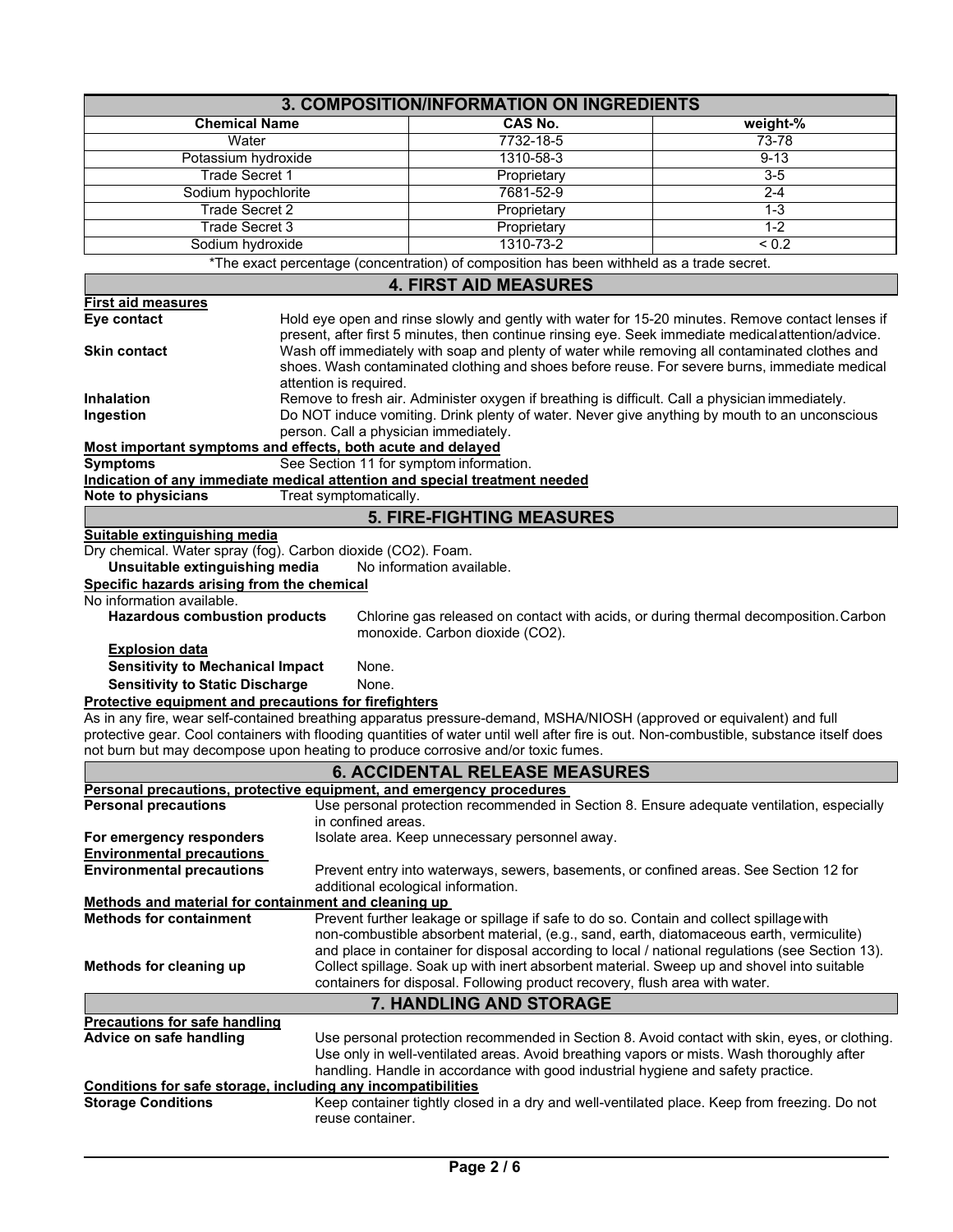**Incompatible materials** Acids. Amphoteric metals (aluminum, copper, zinc).

# **8. EXPOSURE CONTROLS/PERSONAL PROTECTION**

|                                                                        |                                                | -AF OUDINE OONTINGEDIFENDONAE FINGTEGTIOI                                                                                           |                              |  |  |
|------------------------------------------------------------------------|------------------------------------------------|-------------------------------------------------------------------------------------------------------------------------------------|------------------------------|--|--|
| <b>Control parameters</b>                                              |                                                |                                                                                                                                     |                              |  |  |
| <b>Exposure Guidelines</b><br><b>Chemical Name</b>                     | <b>ACGIH TLV</b>                               | <b>OSHA PEL</b>                                                                                                                     | <b>NIOSH IDLH</b>            |  |  |
| Potassium hydroxide                                                    | Ceiling: $2 \text{ mg/m}^3$                    | (vacated) Ceiling: 2 mg/m <sup>3</sup>                                                                                              | Ceiling: $2 \text{ mg/m}^3$  |  |  |
| 1310-58-3                                                              |                                                |                                                                                                                                     |                              |  |  |
| Sodium hydroxide                                                       | Ceiling: 2 mg/m <sup>3</sup>                   | IDLH: $10 \text{ mg/m}^3$                                                                                                           |                              |  |  |
| 1310-73-2                                                              |                                                | (vacated) Ceiling: $2 \text{ mg/m}^3$                                                                                               | Ceiling: 2 mg/m <sup>3</sup> |  |  |
| <b>Appropriate engineering controls</b><br><b>Engineering Controls</b> |                                                |                                                                                                                                     |                              |  |  |
| Individual protection measures, such as personal protective equipment  | Showers, eyewash stations, ventilation system. |                                                                                                                                     |                              |  |  |
| <b>Eye/face protection</b>                                             | Splash proof chemical goggles and face shield. |                                                                                                                                     |                              |  |  |
| Skin and body protection                                               |                                                | Wear protective Neoprene™ gloves or rubber gloves. Wear suitable protective clothing.                                               |                              |  |  |
|                                                                        | Rubber boots recommended.                      |                                                                                                                                     |                              |  |  |
| <b>Respiratory protection</b>                                          |                                                | If exposure limits are exceeded or irritation is experienced, NIOSH/MSHA approved                                                   |                              |  |  |
|                                                                        |                                                | respiratory protection should be worn. Positive pressure supplied air respirators may be                                            |                              |  |  |
|                                                                        |                                                | required for high airborne contaminant concentrations. Respiratory protection must be                                               |                              |  |  |
|                                                                        |                                                | provided in accordance with current local regulations.                                                                              |                              |  |  |
|                                                                        |                                                | General Hygiene Considerations Wash face, hands, and any exposed skin thoroughly after handling. Wash contaminated                  |                              |  |  |
|                                                                        |                                                | clothing and shoes before reuse. Do not eat, drink, or smoke when using this product.                                               |                              |  |  |
|                                                                        |                                                | 9. PHYSICAL AND CHEMICAL PROPERTIES                                                                                                 |                              |  |  |
| Information on basic physical and chemical properties                  |                                                |                                                                                                                                     |                              |  |  |
| <b>Physical state</b>                                                  | Liquid                                         |                                                                                                                                     |                              |  |  |
| Appearance                                                             | Aqueous solution                               | Odor                                                                                                                                | Chlorine                     |  |  |
| Color                                                                  | Clear light-yellow                             | Odor threshold                                                                                                                      | No information available     |  |  |
| <b>Property</b>                                                        | <b>Values</b>                                  | Remarks • Method                                                                                                                    |                              |  |  |
| рH                                                                     | 14                                             | $kPa$ @ 20 °C                                                                                                                       |                              |  |  |
| Melting point/freezing point                                           | $<$ -7 °C / < 20 °F                            |                                                                                                                                     |                              |  |  |
| Boiling point / boiling range                                          | 99-105 °C / 210-220 °F                         |                                                                                                                                     |                              |  |  |
| <b>Flash point</b>                                                     | Not flammable                                  |                                                                                                                                     |                              |  |  |
| <b>Evaporation rate</b>                                                | < 1                                            |                                                                                                                                     |                              |  |  |
| Flammability (solid, gas)                                              | No information available                       |                                                                                                                                     |                              |  |  |
| <b>Flammability Limit in Air</b>                                       |                                                |                                                                                                                                     |                              |  |  |
| <b>Upper flammability limit:</b>                                       | No information available                       |                                                                                                                                     |                              |  |  |
| Lower flammability limit:                                              | No information available                       |                                                                                                                                     |                              |  |  |
| Vapor pressure                                                         | No information available                       |                                                                                                                                     |                              |  |  |
| <b>Vapor density</b>                                                   | >1                                             |                                                                                                                                     |                              |  |  |
| <b>Specific Gravity</b>                                                | $1.229$ g/cc                                   |                                                                                                                                     |                              |  |  |
| <b>Water solubility</b><br>Solubility in other solvents                | Miscible in water<br>No information available  |                                                                                                                                     |                              |  |  |
| <b>Partition coefficient</b>                                           | No information available                       |                                                                                                                                     |                              |  |  |
| <b>Autoignition temperature</b>                                        | No information available                       |                                                                                                                                     |                              |  |  |
| <b>Decomposition temperature</b>                                       | No information available                       |                                                                                                                                     |                              |  |  |
| <b>Kinematic viscosity</b>                                             | No information available                       |                                                                                                                                     |                              |  |  |
| <b>Dynamic viscosity</b>                                               | No information available                       |                                                                                                                                     |                              |  |  |
| <b>Explosive properties</b>                                            | No information available                       |                                                                                                                                     |                              |  |  |
| <b>Oxidizing properties</b>                                            | No information available                       |                                                                                                                                     |                              |  |  |
| <b>VOC Content (%)</b>                                                 | $0.00\%$                                       |                                                                                                                                     |                              |  |  |
|                                                                        |                                                | <b>10. STABILITY AND REACTIVITY</b>                                                                                                 |                              |  |  |
| <b>Reactivity</b>                                                      |                                                |                                                                                                                                     |                              |  |  |
| No data available                                                      |                                                |                                                                                                                                     |                              |  |  |
| <b>Chemical stability</b>                                              |                                                |                                                                                                                                     |                              |  |  |
|                                                                        |                                                | Stable under normal conditions. This product will gradually lose some of its oxidizing power over time. Elevated temperatures and   |                              |  |  |
|                                                                        |                                                | contaminants can rapidly accelerate decomposition, possible leading to a hazardous condition. See section 7 for storage procedures. |                              |  |  |
| <b>Possibility of Hazardous Reactions</b>                              |                                                |                                                                                                                                     |                              |  |  |
| None under normal processing.                                          |                                                |                                                                                                                                     |                              |  |  |
| <b>Conditions to avoid</b>                                             |                                                |                                                                                                                                     |                              |  |  |
| Extremes of temperature and direct sunlight.                           |                                                |                                                                                                                                     |                              |  |  |
| Incompatible materials                                                 |                                                |                                                                                                                                     |                              |  |  |
| Acids. Amphoteric metals (aluminum, copper, zinc).                     |                                                |                                                                                                                                     |                              |  |  |

**Hazardous Decomposition Products**

Chlorine gas released on contact with acids, or during thermal decomposition. Carbon monoxide. Carbon dioxide (CO2).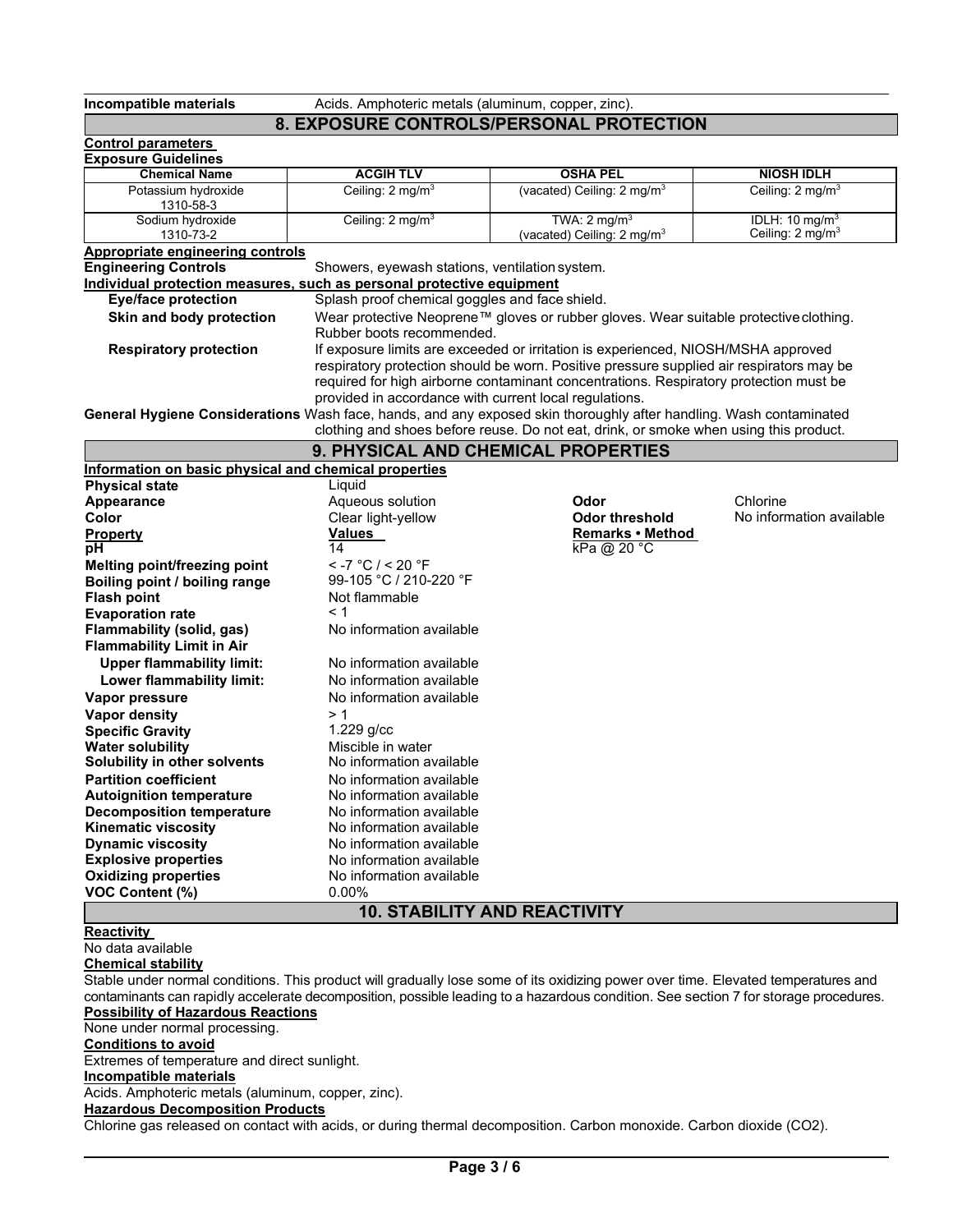| <b>11. TOXICOLOGICAL INFORMATION</b>                                                                               |  |                                                                                                                                                      |  |                                                                                                                                                                                                                                                                                                                                                              |                                                                                                                                                                              |                                                                                                   |                                                                |                                                                                                         |  |
|--------------------------------------------------------------------------------------------------------------------|--|------------------------------------------------------------------------------------------------------------------------------------------------------|--|--------------------------------------------------------------------------------------------------------------------------------------------------------------------------------------------------------------------------------------------------------------------------------------------------------------------------------------------------------------|------------------------------------------------------------------------------------------------------------------------------------------------------------------------------|---------------------------------------------------------------------------------------------------|----------------------------------------------------------------|---------------------------------------------------------------------------------------------------------|--|
| Information on likely routes of exposure                                                                           |  |                                                                                                                                                      |  |                                                                                                                                                                                                                                                                                                                                                              |                                                                                                                                                                              |                                                                                                   |                                                                |                                                                                                         |  |
| <b>Product Information</b>                                                                                         |  |                                                                                                                                                      |  |                                                                                                                                                                                                                                                                                                                                                              |                                                                                                                                                                              |                                                                                                   |                                                                |                                                                                                         |  |
| <b>Inhalation</b>                                                                                                  |  | Inhalation of vapors in high concentration may cause irritation of respiratory system. Vapors<br>may be irritating to eyes, nose, throat, and lungs. |  |                                                                                                                                                                                                                                                                                                                                                              |                                                                                                                                                                              |                                                                                                   |                                                                |                                                                                                         |  |
| Eye contact                                                                                                        |  | Risk of serious damage to eyes. Corrosive to the eyes and may cause severe damage<br>including blindness.                                            |  |                                                                                                                                                                                                                                                                                                                                                              |                                                                                                                                                                              |                                                                                                   |                                                                |                                                                                                         |  |
| <b>Skin Contact</b>                                                                                                |  | Corrosive. Contact causes severe skin irritation and possible burns.                                                                                 |  |                                                                                                                                                                                                                                                                                                                                                              |                                                                                                                                                                              |                                                                                                   |                                                                |                                                                                                         |  |
| Ingestion                                                                                                          |  |                                                                                                                                                      |  |                                                                                                                                                                                                                                                                                                                                                              |                                                                                                                                                                              | Harmful if swallowed. Can burn mouth, throat, and stomach.                                        |                                                                |                                                                                                         |  |
| <b>Chemical Name</b>                                                                                               |  | Oral LD50                                                                                                                                            |  |                                                                                                                                                                                                                                                                                                                                                              |                                                                                                                                                                              | <b>Dermal LD50</b>                                                                                |                                                                | <b>Inhalation LC50</b>                                                                                  |  |
| Potassium hydroxide<br>1310-58-3                                                                                   |  | $= 284$ mg/kg (Rat)                                                                                                                                  |  |                                                                                                                                                                                                                                                                                                                                                              |                                                                                                                                                                              |                                                                                                   |                                                                |                                                                                                         |  |
| Trade Secret 1                                                                                                     |  |                                                                                                                                                      |  |                                                                                                                                                                                                                                                                                                                                                              |                                                                                                                                                                              | > 4640 mg/kg (Rabbit)                                                                             |                                                                |                                                                                                         |  |
| Sodium hypochlorite<br>7681-52-9                                                                                   |  | $= 8200$ mg/kg (Rat)                                                                                                                                 |  |                                                                                                                                                                                                                                                                                                                                                              |                                                                                                                                                                              | > 10000 mg/kg (Rabbit)                                                                            |                                                                |                                                                                                         |  |
| Trade Secret 2                                                                                                     |  | $=$ 3 g/kg (Rat)                                                                                                                                     |  |                                                                                                                                                                                                                                                                                                                                                              |                                                                                                                                                                              | > 10 g/kg (Rabbit)                                                                                |                                                                | $> 42$ g/m <sup>3</sup> (Rat) 1 h                                                                       |  |
| Sodium hydroxide<br>1310-73-2                                                                                      |  |                                                                                                                                                      |  |                                                                                                                                                                                                                                                                                                                                                              |                                                                                                                                                                              | $= 1350$ mg/kg (Rabbit)                                                                           |                                                                |                                                                                                         |  |
| Information on toxicological effects                                                                               |  |                                                                                                                                                      |  |                                                                                                                                                                                                                                                                                                                                                              |                                                                                                                                                                              |                                                                                                   |                                                                |                                                                                                         |  |
| <b>Symptoms</b>                                                                                                    |  | No information available.                                                                                                                            |  |                                                                                                                                                                                                                                                                                                                                                              |                                                                                                                                                                              |                                                                                                   |                                                                |                                                                                                         |  |
| Delayed and immediate effects as well as chronic effects from short and long-term exposure<br><b>Sensitization</b> |  |                                                                                                                                                      |  |                                                                                                                                                                                                                                                                                                                                                              |                                                                                                                                                                              |                                                                                                   |                                                                |                                                                                                         |  |
|                                                                                                                    |  | No information available.                                                                                                                            |  |                                                                                                                                                                                                                                                                                                                                                              |                                                                                                                                                                              |                                                                                                   |                                                                |                                                                                                         |  |
| <b>Germ cell mutagenicity</b>                                                                                      |  | No information available.                                                                                                                            |  |                                                                                                                                                                                                                                                                                                                                                              |                                                                                                                                                                              |                                                                                                   |                                                                |                                                                                                         |  |
| Carcinogenicity<br><b>Chemical Name</b>                                                                            |  | <b>ACGIH</b>                                                                                                                                         |  |                                                                                                                                                                                                                                                                                                                                                              | <b>IARC</b>                                                                                                                                                                  | <b>NTP</b>                                                                                        |                                                                | The table below indicates whether each agency has listed any ingredient as a carcinogen.<br><b>OSHA</b> |  |
| Sodium hypochlorite - 7681-52-9                                                                                    |  |                                                                                                                                                      |  |                                                                                                                                                                                                                                                                                                                                                              | Group 3                                                                                                                                                                      |                                                                                                   |                                                                |                                                                                                         |  |
| <b>IARC</b> (International Agency for Research on Cancer)                                                          |  |                                                                                                                                                      |  |                                                                                                                                                                                                                                                                                                                                                              |                                                                                                                                                                              |                                                                                                   |                                                                |                                                                                                         |  |
| Group 3 - "not classifiable as human carcinogens" (listed as hypochlorite salts)                                   |  |                                                                                                                                                      |  |                                                                                                                                                                                                                                                                                                                                                              |                                                                                                                                                                              |                                                                                                   |                                                                |                                                                                                         |  |
| <b>Reproductive toxicity</b>                                                                                       |  | No information available.                                                                                                                            |  |                                                                                                                                                                                                                                                                                                                                                              |                                                                                                                                                                              |                                                                                                   |                                                                |                                                                                                         |  |
| <b>STOT - single exposure</b>                                                                                      |  | No information available.                                                                                                                            |  |                                                                                                                                                                                                                                                                                                                                                              |                                                                                                                                                                              |                                                                                                   |                                                                |                                                                                                         |  |
| <b>STOT - repeated exposure</b>                                                                                    |  | No information available.                                                                                                                            |  |                                                                                                                                                                                                                                                                                                                                                              |                                                                                                                                                                              |                                                                                                   |                                                                |                                                                                                         |  |
| <b>Aspiration hazard</b>                                                                                           |  |                                                                                                                                                      |  |                                                                                                                                                                                                                                                                                                                                                              | Risk of serious damage to the lungs (by aspiration).                                                                                                                         |                                                                                                   |                                                                |                                                                                                         |  |
| Numerical measures of toxicity - Product Information                                                               |  |                                                                                                                                                      |  |                                                                                                                                                                                                                                                                                                                                                              |                                                                                                                                                                              |                                                                                                   |                                                                |                                                                                                         |  |
| <b>Unknown Acute Toxicity</b>                                                                                      |  |                                                                                                                                                      |  |                                                                                                                                                                                                                                                                                                                                                              |                                                                                                                                                                              | 1.71% of the mixture consists of ingredient(s) of unknown toxicity                                |                                                                |                                                                                                         |  |
| The following values are calculated based on chapter 3.1 of the GHS document                                       |  |                                                                                                                                                      |  |                                                                                                                                                                                                                                                                                                                                                              |                                                                                                                                                                              |                                                                                                   |                                                                |                                                                                                         |  |
| Oral LD50                                                                                                          |  | 4,232.00 mg/kg                                                                                                                                       |  |                                                                                                                                                                                                                                                                                                                                                              |                                                                                                                                                                              |                                                                                                   |                                                                |                                                                                                         |  |
| <b>Dermal LD50</b>                                                                                                 |  | 69,385.00 mg/kg                                                                                                                                      |  |                                                                                                                                                                                                                                                                                                                                                              |                                                                                                                                                                              |                                                                                                   |                                                                |                                                                                                         |  |
|                                                                                                                    |  |                                                                                                                                                      |  |                                                                                                                                                                                                                                                                                                                                                              | <b>12. ECOLOGICAL INFORMATION</b>                                                                                                                                            |                                                                                                   |                                                                |                                                                                                         |  |
| <b>Ecotoxicity</b>                                                                                                 |  |                                                                                                                                                      |  |                                                                                                                                                                                                                                                                                                                                                              |                                                                                                                                                                              |                                                                                                   |                                                                |                                                                                                         |  |
| Very toxic to aquatic life with long lasting effects                                                               |  |                                                                                                                                                      |  |                                                                                                                                                                                                                                                                                                                                                              |                                                                                                                                                                              |                                                                                                   |                                                                |                                                                                                         |  |
| 3.57% of the mixture consists of components(s) of unknown hazards to the aquatic environment                       |  |                                                                                                                                                      |  |                                                                                                                                                                                                                                                                                                                                                              |                                                                                                                                                                              |                                                                                                   |                                                                |                                                                                                         |  |
| <b>Chemical Name</b>                                                                                               |  | Algae/aquatic plants                                                                                                                                 |  |                                                                                                                                                                                                                                                                                                                                                              | Fish                                                                                                                                                                         | Crustacea                                                                                         |                                                                |                                                                                                         |  |
| Potassium hydroxide<br>1310-58-3                                                                                   |  |                                                                                                                                                      |  |                                                                                                                                                                                                                                                                                                                                                              | 80: 96 h Gambusia affinis mg/L LC50 static                                                                                                                                   |                                                                                                   |                                                                |                                                                                                         |  |
| Trade Secret 1                                                                                                     |  |                                                                                                                                                      |  |                                                                                                                                                                                                                                                                                                                                                              | 100: 96 h Oncorhynchus mykiss mg/L LC50                                                                                                                                      |                                                                                                   | 100: 48 h water flea<br>mg/L EC50                              |                                                                                                         |  |
| Sodium hypochlorite<br>7681-52-9                                                                                   |  | 0.095: 24 h Skeletonema<br>costatum mg/L EC50                                                                                                        |  |                                                                                                                                                                                                                                                                                                                                                              | 4.5 - 7.6: 96 h Pimephales promelas mg/L LC50 static<br>0.06 - 0.11: 96 h Pimephales promelas mg/L LC50 flow-through<br>0.4 - 0.8: 96 h Lepomis macrochirus mg/L LC50 static |                                                                                                   | 2.1: 96 h Daphnia<br>magna mg/L EC50<br>$0.033 - 0.044$ : 48 h |                                                                                                         |  |
|                                                                                                                    |  |                                                                                                                                                      |  | 0.28 - 1: 96 h Lepomis macrochirus mg/L LC50 flow-through<br>0.03 - 0.19: 96 h Oncorhynchus mykiss mg/L LC50 semi-static<br>0.05 - 0.771: 96 h Oncorhynchus mykiss mg/L LC50 flow-through<br>0.18 - 0.22: 96 h Oncorhynchus mykiss mg/L LC50 static                                                                                                          |                                                                                                                                                                              |                                                                                                   | Daphnia magna mg/L<br>EC50 Static                              |                                                                                                         |  |
| Trade Secret 2                                                                                                     |  |                                                                                                                                                      |  | 5560 - 6080: 96 h Lepomis macrochirus mg/L LC50 flow-through<br>12946: 96 h Lepomis macrochirus mg/L LC50 static<br>6420 - 6700: 96 h Pimephales promelas mg/L LC50 static<br>6020 - 7070: 96 h Pimephales promelas mg/L LC50 static<br>7050: 96 h Pimephales promelas mg/L LC50 semi-static<br>4747 - 7824: 96 h Oncorhynchus mykiss mg/L LC50 flow-through |                                                                                                                                                                              | 1000: 48 h Daphnia<br>magna mg/L EC50<br>340.7 - 469.2: 48 h<br>Daphnia magna mg/L<br>EC50 Static |                                                                |                                                                                                         |  |
| Sodium hydroxide<br>1310-73-2                                                                                      |  |                                                                                                                                                      |  |                                                                                                                                                                                                                                                                                                                                                              |                                                                                                                                                                              | 45.4: 96 h Oncorhynchus mykiss mg/L LC50 static                                                   |                                                                |                                                                                                         |  |

#### **Persistence and degradability**

No information available.

**Bioaccumulation**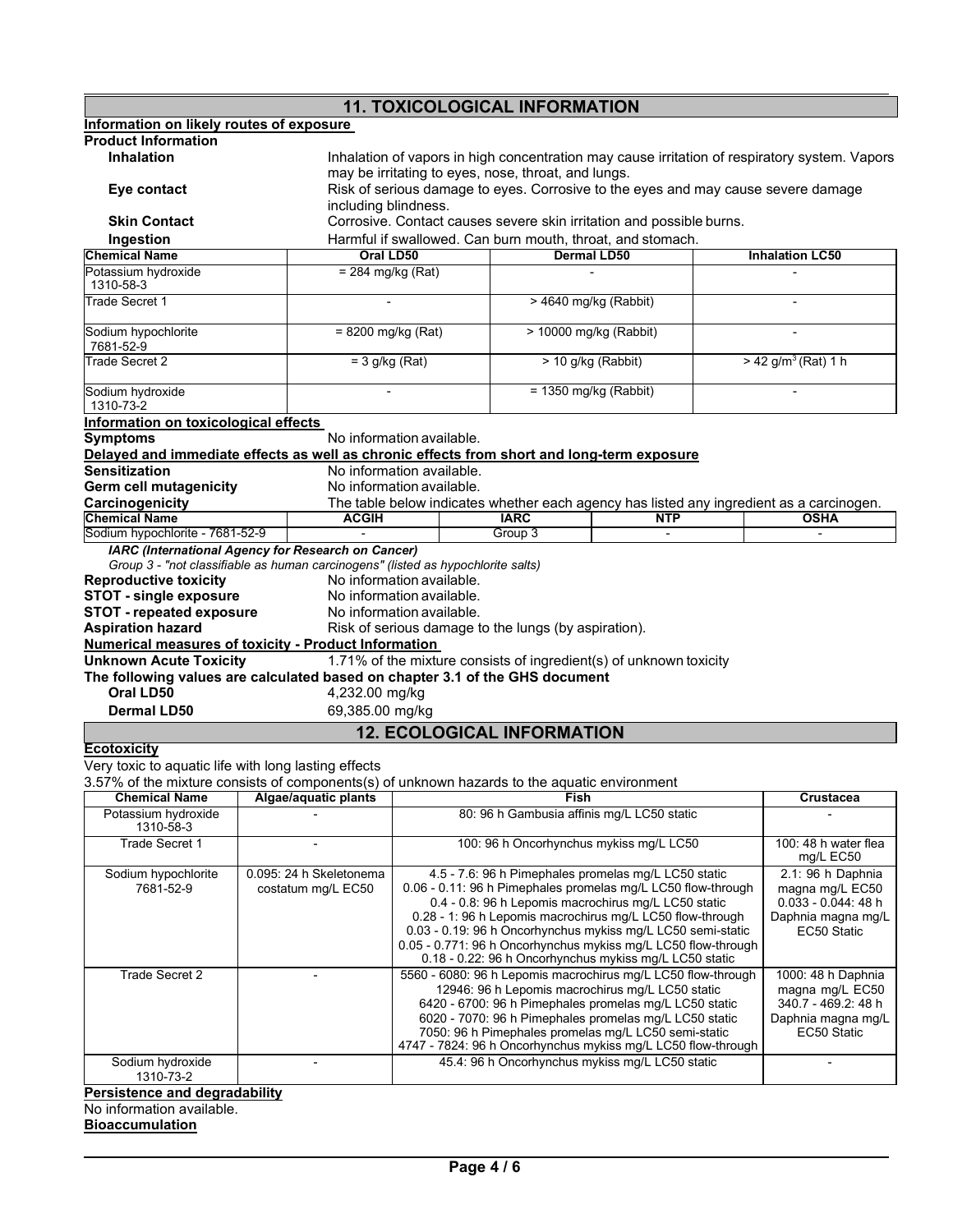|                                                                                                                                | <b>Chemical Name</b>                               |                                           | <b>Partition coefficient</b> |                                  |                                                                                                      |  |  |  |  |  |
|--------------------------------------------------------------------------------------------------------------------------------|----------------------------------------------------|-------------------------------------------|------------------------------|----------------------------------|------------------------------------------------------------------------------------------------------|--|--|--|--|--|
|                                                                                                                                | 0.65<br>Potassium hydroxide                        |                                           |                              |                                  |                                                                                                      |  |  |  |  |  |
|                                                                                                                                | 1310-58-3                                          |                                           |                              | 0.83                             |                                                                                                      |  |  |  |  |  |
| <b>Mobility</b>                                                                                                                |                                                    |                                           |                              |                                  |                                                                                                      |  |  |  |  |  |
| Soluble in water.                                                                                                              |                                                    |                                           |                              |                                  |                                                                                                      |  |  |  |  |  |
| No information available<br>Other adverse effects                                                                              |                                                    |                                           |                              |                                  |                                                                                                      |  |  |  |  |  |
| <b>13. DISPOSAL CONSIDERATIONS</b>                                                                                             |                                                    |                                           |                              |                                  |                                                                                                      |  |  |  |  |  |
| <b>Waste treatment methods</b>                                                                                                 |                                                    |                                           |                              |                                  |                                                                                                      |  |  |  |  |  |
| <b>Disposal of wastes</b>                                                                                                      |                                                    |                                           |                              |                                  | Disposal should be in accordance with applicable regional, national, and local laws and regulations. |  |  |  |  |  |
| <b>Contaminated packaging</b><br>Dispose of in accordance with federal, state, and local regulations.                          |                                                    |                                           |                              |                                  |                                                                                                      |  |  |  |  |  |
| <b>California Hazardous Waste Status</b><br><b>Chemical Name</b>                                                               |                                                    |                                           |                              |                                  |                                                                                                      |  |  |  |  |  |
| Potassium hydroxide - 1310-58-3<br>Corrosive<br>Toxic                                                                          |                                                    |                                           |                              |                                  |                                                                                                      |  |  |  |  |  |
|                                                                                                                                | Sodium hydroxide - 1310-73-2<br>Toxic<br>Corrosive |                                           |                              |                                  |                                                                                                      |  |  |  |  |  |
|                                                                                                                                |                                                    | <b>14. TRANSPORT INFORMATION</b>          |                              |                                  |                                                                                                      |  |  |  |  |  |
| <b>DOT</b>                                                                                                                     |                                                    |                                           |                              |                                  |                                                                                                      |  |  |  |  |  |
| UN/ID No.                                                                                                                      | 1760                                               |                                           |                              |                                  |                                                                                                      |  |  |  |  |  |
| Proper shipping name                                                                                                           |                                                    |                                           |                              |                                  | Corrosive liquids, n.o.s. (contains potassium hydroxide and sodium hypochlorite)                     |  |  |  |  |  |
| <b>Hazard Class</b>                                                                                                            | 8                                                  |                                           |                              |                                  |                                                                                                      |  |  |  |  |  |
| <b>Packing Group</b>                                                                                                           | Ш                                                  |                                           |                              |                                  |                                                                                                      |  |  |  |  |  |
|                                                                                                                                | 154                                                |                                           |                              |                                  |                                                                                                      |  |  |  |  |  |
| <b>Emergency Response Guide Number</b>                                                                                         |                                                    |                                           |                              |                                  |                                                                                                      |  |  |  |  |  |
|                                                                                                                                |                                                    | <b>15. REGULATORY INFORMATION</b>         |                              |                                  |                                                                                                      |  |  |  |  |  |
| <b>International Inventories</b>                                                                                               |                                                    |                                           |                              |                                  |                                                                                                      |  |  |  |  |  |
| <b>TSCA</b>                                                                                                                    | No information available                           |                                           |                              |                                  |                                                                                                      |  |  |  |  |  |
| <b>DSL/NDSL</b>                                                                                                                | No information available                           |                                           |                              |                                  |                                                                                                      |  |  |  |  |  |
| <b>EINECS/ELINCS</b>                                                                                                           | No information available                           |                                           |                              |                                  |                                                                                                      |  |  |  |  |  |
| <u>Legend:</u>                                                                                                                 |                                                    |                                           |                              |                                  |                                                                                                      |  |  |  |  |  |
| TSCA - United States Toxic Substances Control Act Section 8(b) Inventory                                                       |                                                    |                                           |                              |                                  |                                                                                                      |  |  |  |  |  |
| <b>DSL/NDSL</b> - Canadian Domestic Substances List/Non-Domestic Substances List                                               |                                                    |                                           |                              |                                  |                                                                                                      |  |  |  |  |  |
| EINECS/ELINCS - European Inventory of Existing Chemical Substances/European List of Notified Chemical Substances               |                                                    |                                           |                              |                                  |                                                                                                      |  |  |  |  |  |
| <b>US Federal Regulations</b>                                                                                                  |                                                    |                                           |                              |                                  |                                                                                                      |  |  |  |  |  |
| <b>SARA 313</b>                                                                                                                |                                                    |                                           |                              |                                  |                                                                                                      |  |  |  |  |  |
| Section 313 of Title III of the Superfund Amendments and Reauthorization Act of 1986 (SARA). This product does not contain any |                                                    |                                           |                              |                                  |                                                                                                      |  |  |  |  |  |
| chemicals which are subject to the reporting requirements of the Act and Title 40 of the Code of Federal Regulations, Part 372 |                                                    |                                           |                              |                                  |                                                                                                      |  |  |  |  |  |
| <b>SARA 311/312 Hazard Categories</b>                                                                                          |                                                    |                                           |                              |                                  |                                                                                                      |  |  |  |  |  |
| <b>Acute health hazard</b>                                                                                                     |                                                    | Yes                                       |                              |                                  |                                                                                                      |  |  |  |  |  |
| <b>Chronic Health Hazard</b>                                                                                                   |                                                    | No                                        |                              |                                  |                                                                                                      |  |  |  |  |  |
| <b>Fire hazard</b>                                                                                                             |                                                    | No                                        |                              |                                  |                                                                                                      |  |  |  |  |  |
| Sudden release of pressure hazard                                                                                              |                                                    | No                                        |                              |                                  |                                                                                                      |  |  |  |  |  |
| <b>Reactive Hazard</b>                                                                                                         |                                                    | No                                        |                              |                                  |                                                                                                      |  |  |  |  |  |
| <b>CWA (Clean Water Act)</b>                                                                                                   |                                                    |                                           |                              |                                  |                                                                                                      |  |  |  |  |  |
| This product contains the following substances which are regulated pollutants pursuant to the Clean Water Act (40 CFR 122.21   |                                                    |                                           |                              |                                  |                                                                                                      |  |  |  |  |  |
| and 40 CFR 122.42)                                                                                                             |                                                    |                                           |                              |                                  |                                                                                                      |  |  |  |  |  |
| <b>Chemical Name</b>                                                                                                           | <b>CWA - Reportable</b>                            | <b>CWA - Toxic Pollutants</b>             |                              | <b>CWA - Priority Pollutants</b> | <b>CWA - Hazardous</b>                                                                               |  |  |  |  |  |
|                                                                                                                                | Quantities                                         |                                           | Substances                   |                                  |                                                                                                      |  |  |  |  |  |
| Potassium hydroxide                                                                                                            | 1000 lb.                                           |                                           |                              |                                  | X                                                                                                    |  |  |  |  |  |
| 1310-58-3                                                                                                                      |                                                    |                                           |                              |                                  |                                                                                                      |  |  |  |  |  |
| Sodium hypochlorite                                                                                                            | 100 lb.                                            | $\overline{\mathsf{x}}$                   |                              |                                  |                                                                                                      |  |  |  |  |  |
| 7681-52-9<br>Sodium hydroxide                                                                                                  | 1000 lb.                                           | $\overline{\mathsf{x}}$<br>$\overline{a}$ |                              |                                  |                                                                                                      |  |  |  |  |  |
| 1310-73-2                                                                                                                      |                                                    |                                           | $\blacksquare$               |                                  |                                                                                                      |  |  |  |  |  |
| <b>CERCLA</b>                                                                                                                  |                                                    |                                           |                              |                                  |                                                                                                      |  |  |  |  |  |
| This material, as supplied, contains one or more substances regulated as a hazardous substance under the Comprehensive         |                                                    |                                           |                              |                                  |                                                                                                      |  |  |  |  |  |
| Environmental Response Compensation and Liability Act (CERCLA) (40 CFR 302)                                                    |                                                    |                                           |                              |                                  |                                                                                                      |  |  |  |  |  |
| <b>Chemical Name</b>                                                                                                           | <b>Hazardous Substances RQs</b>                    |                                           |                              | <b>CERCLA/SARA RQ</b>            | <b>Reportable Quantity (RQ)</b>                                                                      |  |  |  |  |  |
| Potassium hydroxide                                                                                                            | 1000 lb.                                           |                                           |                              |                                  | RQ 1000 lb. final                                                                                    |  |  |  |  |  |
| 1310-58-3                                                                                                                      |                                                    |                                           | RQ 454 kg final RQ           |                                  |                                                                                                      |  |  |  |  |  |
| Sodium hypochlorite                                                                                                            | 100 lb.                                            |                                           | RQ 100 lb. final RQ          |                                  |                                                                                                      |  |  |  |  |  |
| 7681-52-9                                                                                                                      |                                                    |                                           |                              |                                  | 45.4 kg final RQ                                                                                     |  |  |  |  |  |
| Sodium hydroxide                                                                                                               | 1000 lb.                                           |                                           |                              | $\overline{a}$                   | RQ 1000 lb. final                                                                                    |  |  |  |  |  |
| 1310-73-2                                                                                                                      |                                                    |                                           |                              |                                  | RQ 454 kg final RQ                                                                                   |  |  |  |  |  |
| <b>US State Regulations</b>                                                                                                    |                                                    |                                           |                              |                                  |                                                                                                      |  |  |  |  |  |

# **California Proposition 65**

This product does not contain any Proposition 65 chemicals